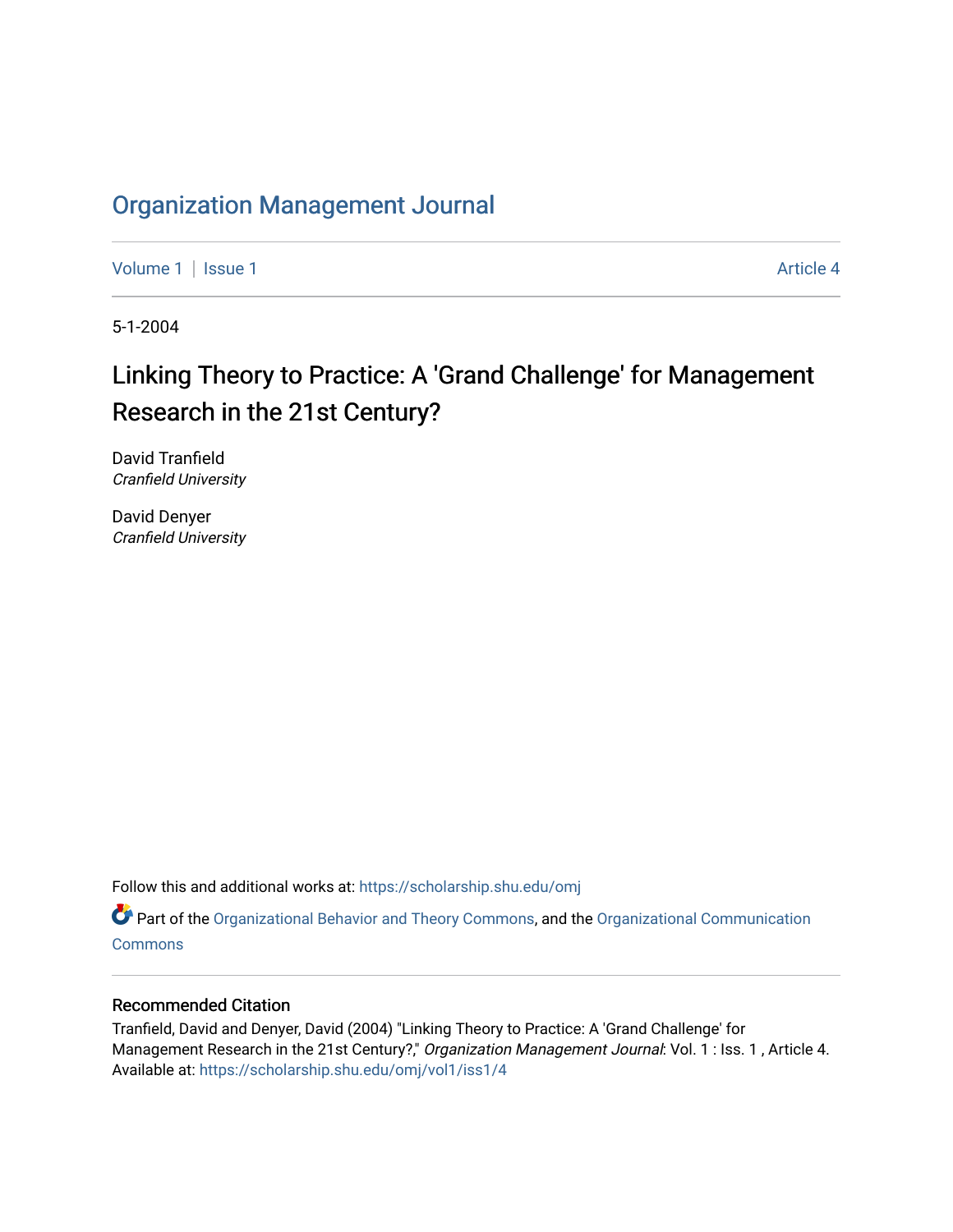Organization Management Journal Linking Theory & Practice 2004 Vol. 1, No. 1, 10-14 © 2004 Eastern Academy of Management ISSN 1541-6518 www.omj-online.org

# **Linking Theory to Practice: A 'Grand Challenge' for Management Research in the 21st Century?**

## [DAVID TRANFIELD](mailto:d.tranfield@cranfield.ac.uk) [DAVID DENYER](mailto:david.denyer@cranfield.ac.uk) *Cranfield University*

#### **Background**

Some forty years ago the Ford Foundation (Gordon and Howell, 1959) and Carnegie Council (Pierson, 1959) Reports set the key mission for management research to establish itself as a legitimate social science. As a result, generations of management researchers have diligently pursued actions and engaged in debates which have extracted and used both substantive content and research methodologies from associated and adjacent social sciences such as business economics, industrial sociology and occupational and organisational psychology.

#### **Benefits and costs of this mission**

In dedicating themselves to this overall goal, management researchers since the early 1960s have performed with considerable success. By and large a much more scientific approach to the understanding of the management field has been developed and uniformly applied across virtually all of its many sub-areas. A very significant science base has been created with an extensive range of learned journals that have been used to house a significant and voluminous knowledge stock. This 'scientization' of the management field, formulated on such strong links into the social sciences, has been hugely positive in legitimising management as an acceptable and appropriate field of study within most academic institutions. An extensive cohort of academic staff dedicated to management research has been established worldwide along with a group of elite professorial gatekeepers. All of this has provided practitioners and users with a confidence in the reliability and well foundedness of knowledge in the field and has raised expectations and thresholds concerning the potential of the knowledge base created for practitioner impact and performance improvement.

On the other hand, there has been a downside to the pursuit of social science legitimacy. For example, a key issue of concern resulted from the separation of knowledge producers from knowledge users. This had the effect of introducing a schism, or 'relevance gap' (Starkey and Madan, 2001) which has become more marked over recent years. The initial 'drawing in' of social science disciplinary specialists to the management field may have had the significant benefit of providing some conceptual clarity and methodological rigor, but had more limited effect in terms of impacting the language and discourse of managers who traditionally have tended to use thematic or sectoral categories rather than disciplinary terms when speaking of their management issues and challenges. For example, it is a rare manager indeed who will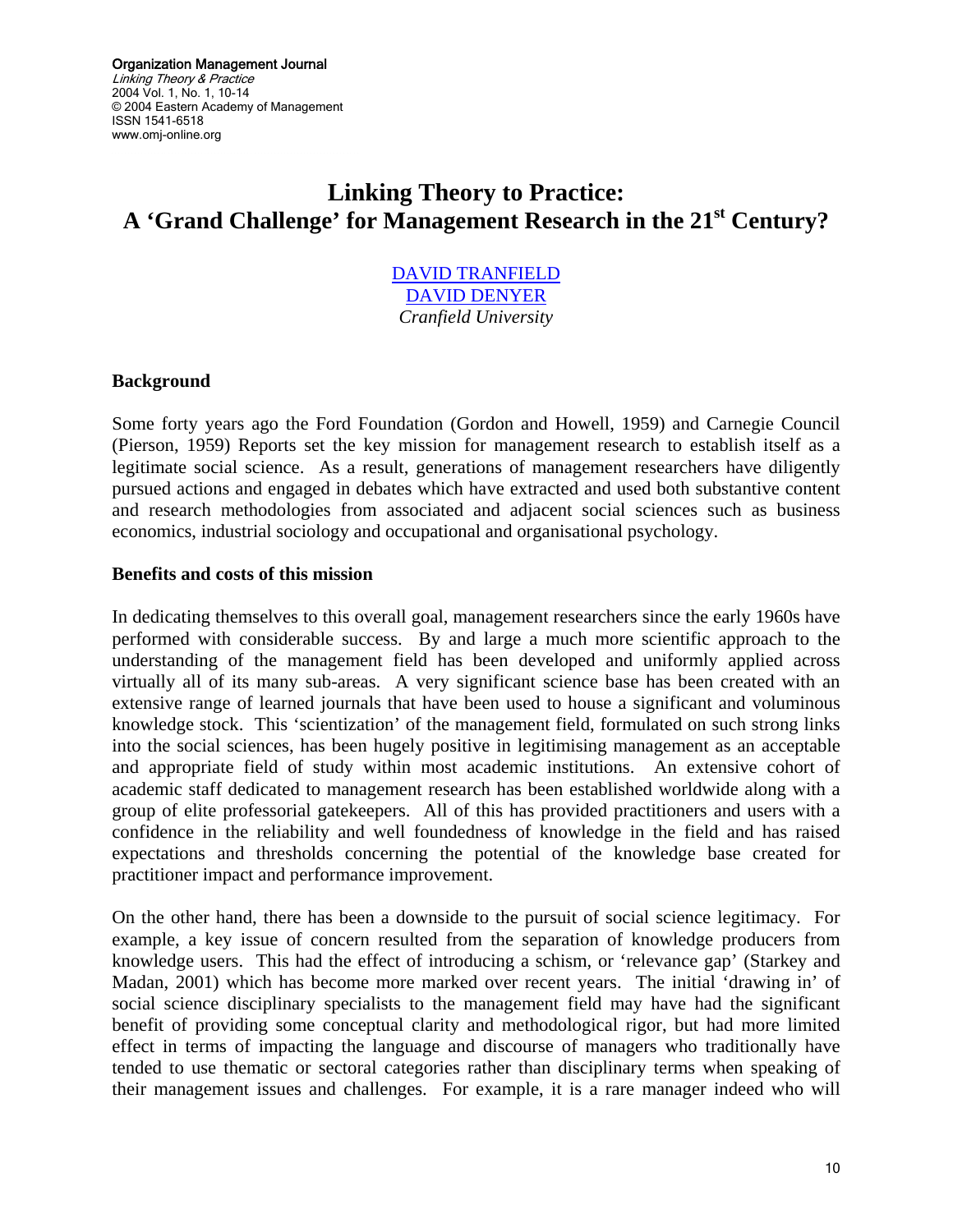speak of his/her knowledge needs in terms of disciplinary language. More likely they will use categories emphasising theme or sector such as '…. a change management problem in manufacturing' '…a diversity problem in financial services'.

However, language and communication difficulties are not the only downsides to result from the scientization process outlined above. Attracting disciplinary specialists to the field, also meant engaging with a research ethos and methodological approach embedded in 'normal' science. Quite properly such an orientation brings with it an overall aim of describing, codifying and understanding 'natural' phenomena. Whilst these are the legitimate concerns of the social scientist, managers usually have more clinical interests and often require input focused upon prescription, design and intervention. It is only of relatively recent years that research methodologies such as action research, clinical method, collaborative enquiry, appreciative enquiry etc. have begun to address such a managerial perspective and, through these more clinical, close-to-user and interventionist research methods, reveal a dataset not readily available to 'normal science'. Despite much discussion and debate, even today such approaches are usually not regarded as mainstream and their use often requires substantial justification.

Finally, construing management research as a traditional social science separated, in a temporal sense, knowledge creation from knowledge utilisation. The prevailing model of management as social science relied upon the creation of 'fundamental and basic' theory that was only later 'transferred' into practice. Such a pattern is essentially elitist, with managers having to wait for transfer to occur well downstream from production. Increasingly, this method of knowledge production has found itself under fire from practitioners who usually work to shorter timeframes and have to respond to the imperatives of ever reducing cycle times in change.

## **Changing times in knowledge production**

Arguably a system of knowledge production is required which responds not only to user needs, but in a more general sense to two fundamental shifts in modern society (Gibbons, 1994). These are firstly, the success of higher education in the western world which has socially distributed research skills across large companies, small companies, consultancies, academic institutions and in some cases even into private homes and secondly, the rapidly falling cost of integrated IT. This latter has given problem solvers the ability to form spontaneously into problem solving, knowledge creating teams, before setting off on unprogrammable trajectories in their future work. Tranfield and Starkey (1998) argued the appropriateness of this so-called 'mode 2' approach to knowledge production (Gibbons et al 1994) in management research, a theme taken up by Huff (2000) in her Presidential address to the Academy of Management.

The Linking Theory and Practice section of OMJ is a creative and important response to some of the above challenges. It aims to capitalise upon the gains which have been made over the last forty years by publishing research of high academic quality which has been subjected to the blind peer reviewed process. However, it seeks also to address an agenda which is of relevance to practitioners, where research has been undertaken perhaps in collaborative fashion or using novel research methods and which produces output in digestible form not only to the academic community but also which resonates with practitioners and managers of all kinds.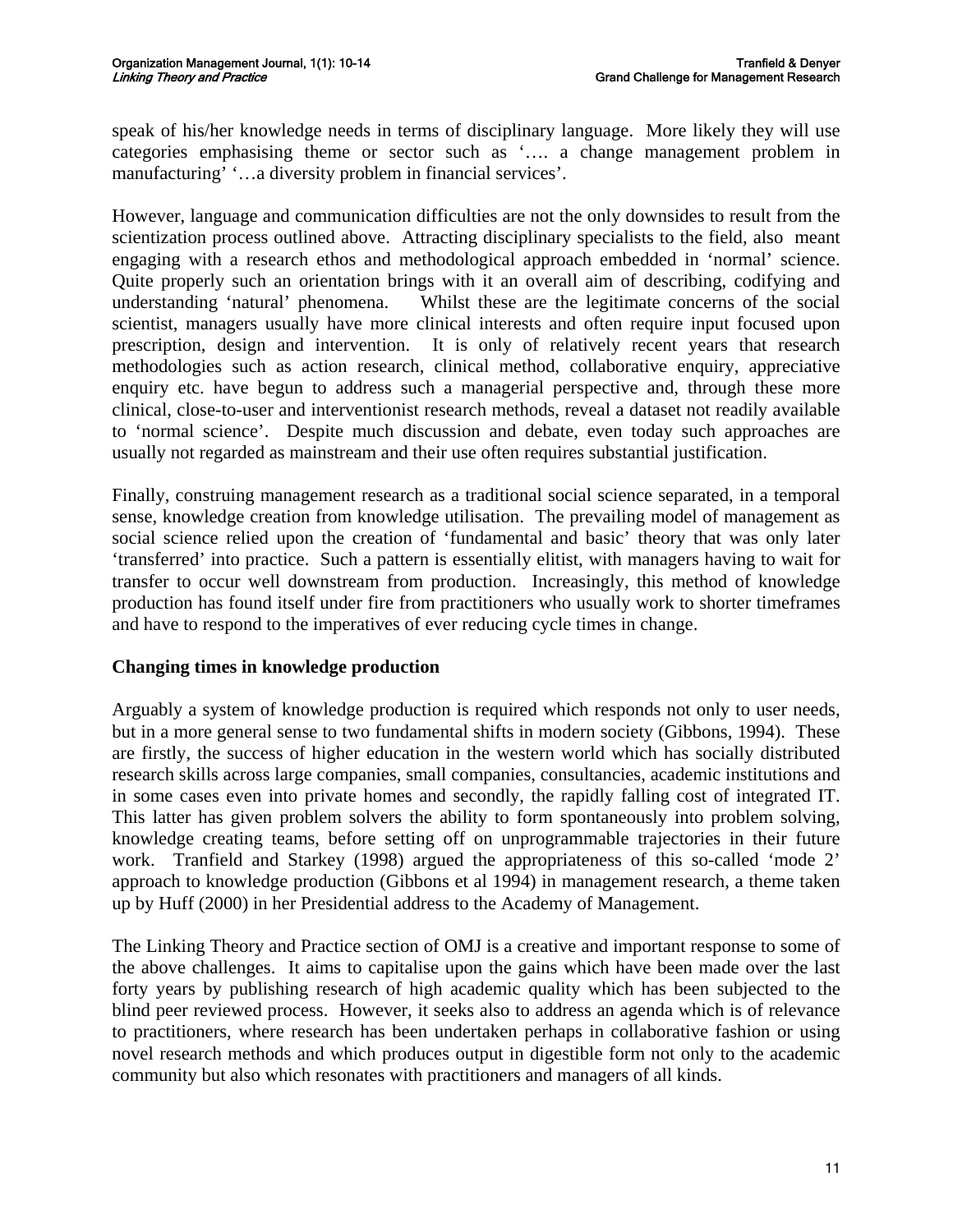The Linking Theory and Practice section needs to respond to academic debates in both the US and the UK academies. For example, in the United States Don Hambrick's (1994) presidential address to the Academy of Management provided a watershed statement concerning the relevance of management research. This debate was rekindled and revisited at the 2003 Academy conference in Seattle. Numerous other academics have contributed subsequently to the further development of these debates within Academy.

In Europe, various policy initiatives particularly in the UK, such as the formation of the Advanced Instituted for Management (a UK Government initiative to further management research) and also the recent Lambert Review, 2003, (on Business-University collaboration for the UK Treasury), have provided policy statements and resourcing to further the academicpractitioner agenda. Increasingly, views have been expressed that management may be better thought of as taking a lead role within the social sciences as a 'professional' or 'design' science in the same way that engineering is regarded in the physical sciences or medicine in the biological sciences. A viable and useful aim of the Linking Theory and Practice section of OMJ would be to explore further these issues and provide a leading edge forum in which both academics and practitioners can contribute ideas to this discussion.

## **The management agenda for the future**

So what are the key agenda items for management researchers and practitioners at the beginning of the new century?

From the viewpoint of practice there are a number that spring immediately to mind. To be a contemporary manager or practitioner must entail a pre-occupation with globalisation, the IT revolution and the impact of networked computing, alongside a continuing commitment to delivering change management initiatives and ensuring innovation in products and processes. Diversity and the war for talent is a major concern and challenge for many managers, as well as the inevitable need for downward pressure on costs resulting from global competition. Supply chain management and partnering, environmental sustainability and the need for a full life approach to service delivery, are already impacting much of the managerial agenda. Corporate social responsibility and the need for high quality leadership are further issues that resonate as topical and relevant across both public and private sectors. All of these areas represent just some of the challenges that face today's manager, and it is our desire to see them all represented within the Linking Theory and Practice section of the journal.

On the other hand and with regard to academic concerns, there is a need to specify and detail the next steps in the conceptual development of the management field as a 'professional science'. Already the initial steps have been taken. For example, there is considerable interest in understanding the management field as both social and design science, preoccupied not only with understanding and explanation, but also with specification and prescription. In this sense management research needs to concern itself not only with 'what is' but also with 'what might be', thereby creating and formulating ideas for systems and processes not yet in operation (Romme 2003). Theoretical and conceptual work has already begun on identifying the types of research products that might be thought appropriate for a professional science to deliver. For example, van Aken (2004) has already identified the 'field tested and grounded technological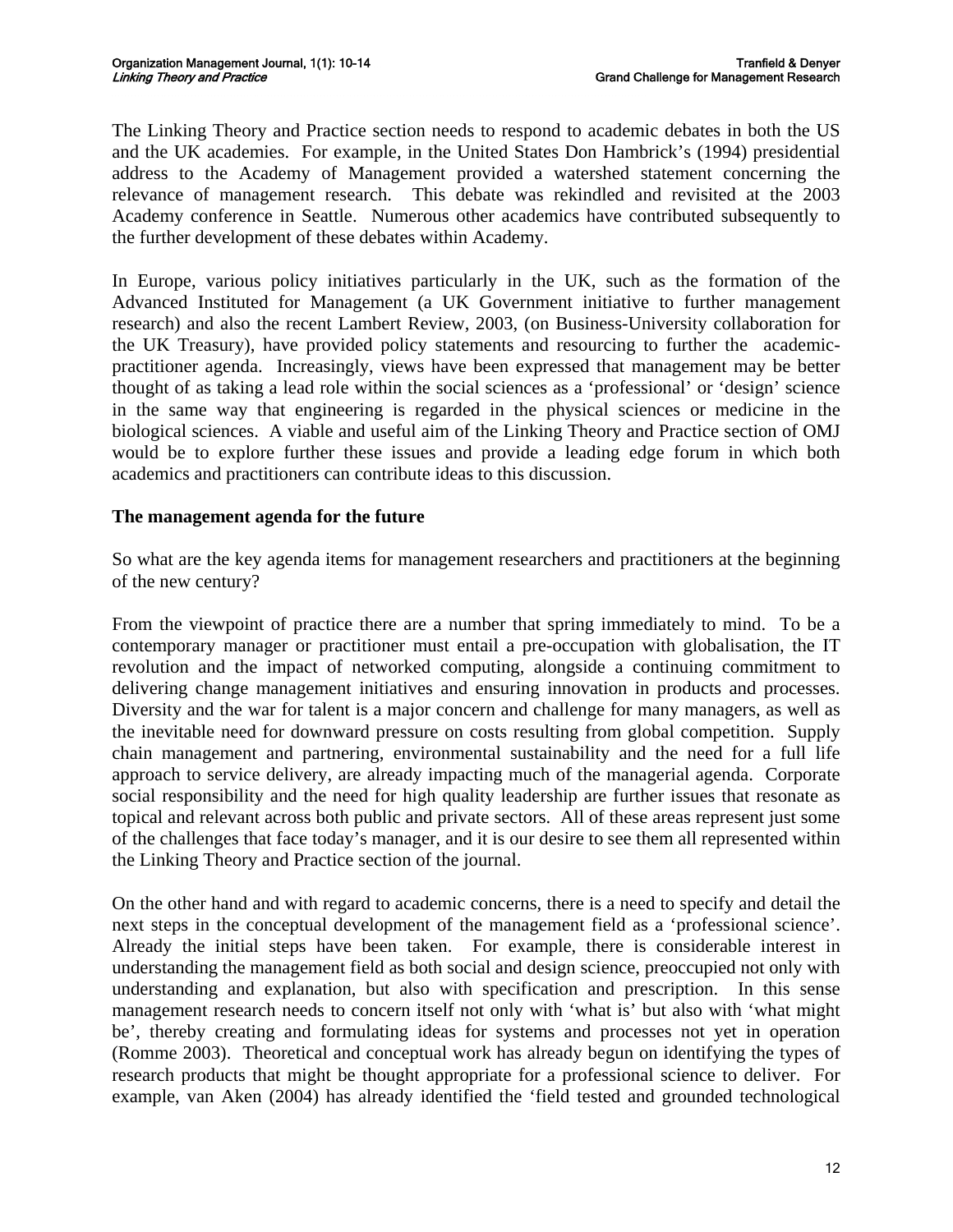rule' as an appropriate output for such a field. In addition, Tranfield et al (2003) have identified the possibilities presented by 'evidence based management' and are producing a systematic review methodology to provide a natural linking of science base to practice and can be facilitated electronically.

#### **Conclusions: a 'grand challenge' for management researchers**

All of the above adds up to an exciting agenda for both academics and practitioners. There is much to be done to meet the challenge of undertaking high quality research, rigorously produced yet in a form and manner that makes it accessible and utilisable by practitioners. In our view, healing the division between theory and practice constitutes a 'grand challenge' for everyone involved in the management field. Ignoring such a divide would be unthinkable in other professional fields, such as medicine or engineering, where a national scandal would ensue if science base and practice were not inextricably and necessarily interlinked. Why then should managers, key value adders in today's economies, not enjoy the same benefits that result from the tight coupling of knowledge base and action?

Consequently, producing knowledge "in the context of application" arguably should constitute a new and critical mission for management research in the 21<sup>st</sup> Century. The Linking Theory and Practice section of OMJ offers a vehicle to all of those wishing to engage this process. After forty years of legitimising ourselves as competent members of the social science community, perhaps now is the time for renaissance based on the view, 'mission accomplished….new mission'!

# *REFERENCES*

- Gibbons, M., Limoges, C., Nowotny, H., Schwartzman, S., Scott, P. & Trow, M. (1994). *The new production of knowledge: The dynamics of science and research in contemporary societies*. London: Sage.
- Gordon, R., & Howell, J. (1959). *Higher education for business*. Columbia University Press: New York.
- Hambrick, D.C. (1994). 1993 '1993 presidential address What if the Academy actually mattered? *Academy of Management Review*, 19 (1): 11-16.
- Huff, A.S. (2000). 1999 presidential address Changes in organizational knowledge production. *Academy of Management Review*, 25(2): 288-293.
- Lambert, R. (2003). *Lambert review of business-university collaboration*. HM Treasury. London.
- Pierson, R. (1959). *The education of American businessmen*, McGraw-Hill: New York.
- Romme A.G.L. (2003). Making a difference: organisation as design. *Organization Science*,  $14(5): 558 - 573$
- Starkey, K. & Madan, P. (2001). Bridging the relevance gap: Aligning stakeholders in the future of management research, *British Journal of Management*, 12, Special issue: S3-S26.
- Tranfield, D., Denyer, D. & Smart, P. (2003). Towards a methodology for developing evidenceinformed management knowledge by means of systematic review. *British Journal of Management*, 14(3): 207-222.
- Tranfield, D. & Starkey, K. (1998). The nature, social organization and promotion of management research: Towards policy, *British Journal of Management*, 9(4): 341-353.